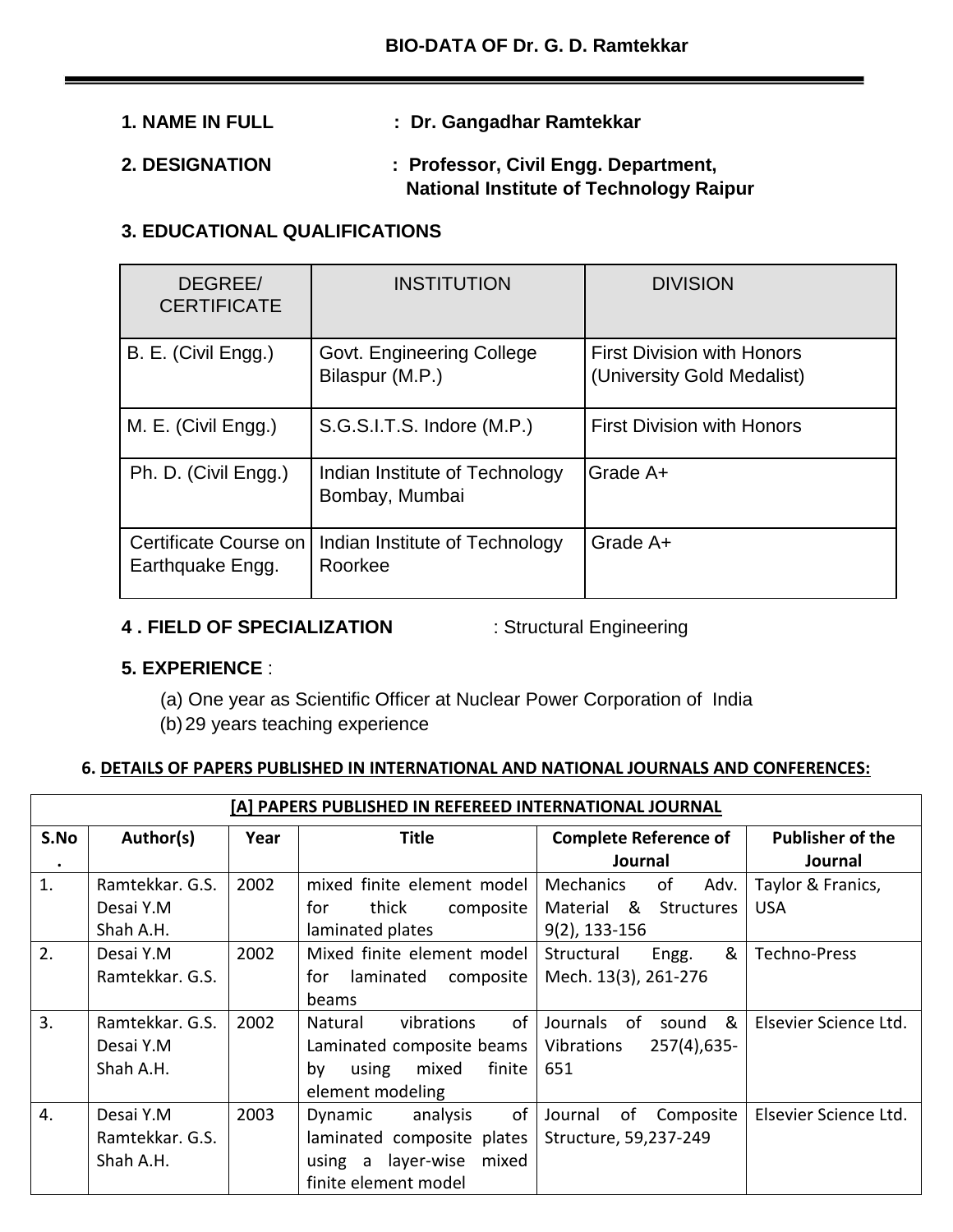| 5.  | Desai Y.M<br>Ramtekkar. G.S.<br>Shah A.H.        | 2003 | A novel 3-D mixed finite<br>element model for statics of<br>angle-ply laminates                                                                        | Inter. journal Numer.<br>Methods in Engg, 57(12)<br>1695-1716                                               | Wiley inter Science                                         |
|-----|--------------------------------------------------|------|--------------------------------------------------------------------------------------------------------------------------------------------------------|-------------------------------------------------------------------------------------------------------------|-------------------------------------------------------------|
| 6   | Ramtekkar. G.S.<br>Desai Y.M<br>Shah A.H.        | 2003 | of a<br>three-<br>Application<br>finite<br>dimensional<br>mixed<br>the<br>model<br>to<br>element<br>flexure of sandwich plate                          | Computers & Structures,<br>81(22-23), 2183-2198                                                             | Pergamon, Elsevier<br>Science Ltd.                          |
| 7.  | Ramtekkar, G.S.<br>Desai Y.M<br>Shah A.H.        | 2004 | First ply failure of laminated<br>composite plates $-$ a mixed<br>finite element approach                                                              | of Reinforced<br>Journal<br>Plastics & Composites,<br>23(3), 291-315                                        | SAGE, (sponsorship -<br>American Society for<br>Composites) |
| 8.  | Ramtekkar. G.S.<br>Desai Y.M                     | 2009 | On Free Edge Effect and<br>Onset of Delamination in<br>FRPC Laminates using Mixed<br><b>Finite Element Model</b>                                       | of Reinforced<br>Journal<br>Plastics & Composites,<br>28(3), 317-341.                                       | SAGE, (sponsorship -<br>American Society for<br>Composites) |
| 9.  | Ramtekkar. G.S.                                  | 2009 | of<br>Vibration<br>Free<br>Delaminated Beams<br>using<br>Mixed Finite Element Model                                                                    | Journal<br>of Sound<br>&<br>Vibrations 328(4-5) 428-<br>440                                                 | Elsevier Science Ltd.                                       |
| 10. | N.P. Dewangan,<br>G.D.Ramtekkar,<br>M.F. Qureshi | 2009 | Fuzzy modeling of seismic<br>propagation<br>in<br>wave<br>semiinfinite body referring<br>Ravleigh<br>waves<br>and<br>development of fuzzy rule<br>base | AMSE Journal-FAb-2009<br>(Lyon-France), Vol.82,<br>Issue 3, No.3-4, p 1-20                                  |                                                             |
| 11  | N.P. Dewangan,<br>M.F. Qureshi<br>G.D. Ramtekkar | 2010 | Fuzzification<br>of<br>aquifer<br>for<br>system<br>parameters<br>modeling<br>its<br>seismic<br>response.                                               | AMSE<br>Journal-2011<br>(Lyon-France(,<br>Vol.53,<br>Issue 2, N.1-2 p 26-40                                 |                                                             |
| 12. | N.P. Dewangan,<br>M.F. Qureshi<br>G.D. Ramtekkar | 2010 | Sugeno-Fuzzy Modeling of Advances in<br>Depth-Dependent<br>the<br>Pressure Anomalies in Well-<br>Aquifer System Excited by<br>the Rayleigh Waves       | Geosciences, ADGEO-10<br>p. 33-46, Vol.26                                                                   | World Scientific<br>Publishers                              |
| 13  | N.P. Dewangan,<br>M.F. Qureshi<br>G.D.Ramtekkar, | 2011 | Modeling Seismic Response<br>of Water Level of Confined<br>Aquifer Well system in Fuzzy<br>Plane                                                       | <b>AMSE Journal</b>                                                                                         |                                                             |
| 14. | N.P. Dewangan,<br>M.F. Qureshi<br>G.D.Ramtekkar, | 2012 | Type-2 Sugeno-Fuzzy Model<br>Generating PGA for<br>for<br>Distant Earthquakes.                                                                         | Advances<br>in<br>Geosciences, ADGEO-11                                                                     | <b>Works Scientific</b><br>Publishers                       |
| 15. | P.V. Joshi,<br>N. K. Jain,<br>G.D. Ramtekkar     | 2014 | Analytical<br>modeling<br>and<br>vibration<br>analysis<br>of<br>internally<br>cracked<br>rectangular plates                                            | &<br>Journal<br>of<br>Sound<br>Vibrations,<br>Vol.<br>333,<br>22<br>issue<br>$(2014)$ ,<br>pp.<br>5851-5864 | Elsevier Science Ltd.                                       |
| 16. | P.V. Joshi,<br>N. K. Jain,<br>G.D. Ramtekkar     | 2015 | Analytical<br>modeling<br>for<br>vibration analysis of partially<br>orthotropic<br>cracked<br>rectangular plates.                                      | Journal<br>of<br>European<br>Mechanics<br>and solids.<br>Vol. 50(2015), pp. 100-<br>111.                    | Elsevier Science Ltd.                                       |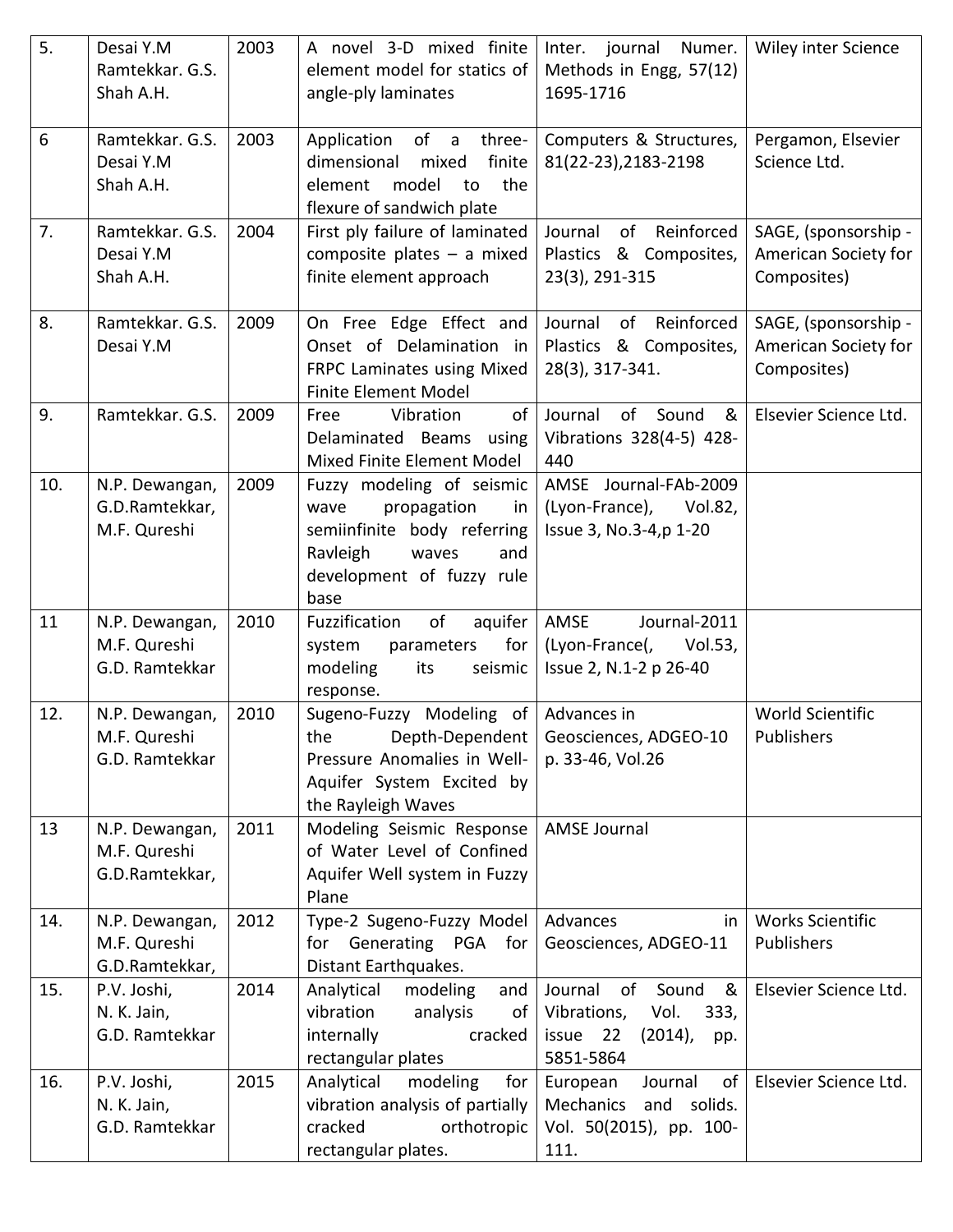| 17. | P.V. Joshi,<br>N. K. Jain,<br>G.D. Ramtekkar               | 2015 | modeling<br>for $ $<br>Analytical<br>vibration analysis of thin<br>rectangular orthotropic /<br>functionally graded plates<br>with an internal crack.       | Sound &<br>Journal of<br>Vibrations,<br>Vol.<br>344<br>(2015), pp. 377-398                                                                             | Elsevier Science Ltd. |
|-----|------------------------------------------------------------|------|-------------------------------------------------------------------------------------------------------------------------------------------------------------|--------------------------------------------------------------------------------------------------------------------------------------------------------|-----------------------|
| 18. | P.V. Joshi,<br>N. K. Jain,<br>G.D. Ramtekkar               | 2015 | thermal<br>Effect<br>of<br>free<br>environment<br>on<br>of<br>cracked<br>vibration<br>rectangular<br>plate;<br>an<br>analytical approach                    | Thin walled structures,<br>Vol. 91 (2015), pp. 38-49.                                                                                                  | Elsevier Science Ltd. |
| 19. | Dewangan P.K.,<br>Pradhan M.,<br>Ramtekkar G.D.            | 2015 | Effect of fragment size,<br>moisture<br>content<br>on<br>and<br>shear<br>compaction<br>strength behavior of coal<br>overburden<br>mine<br>dump<br>material. | of<br>European<br>Journal<br>Advances in Engineering<br>and Technology, Vo. 2<br>$(12)$ , pp. 1-10.                                                    |                       |
| 20. | Dewangan P.K.,<br>Pradhan M.,<br>Ramtekkar G.D.            | 2016 | Shear strength behavior of<br>fly ash mixed coal mine<br>overburden dump material<br>stability<br>assessment<br>and<br>using numerical modeling.            | of<br><b>ARPN</b><br>Journal<br>Engineering and Applied<br>Science, Vol 11(1), pp.<br>615-628                                                          |                       |
| 21. | Dewangan P.K.,<br>Pradhan M.,<br>Ramtekkar G.D.            | 2016 | Effect of compaction density<br>and moisture content on<br>shear strength behavior of<br>fly ash mixed coal mine<br>overburden dump material.               | of<br><b>ARPN</b><br>Journal<br>Engineering and Applied<br>Science, Vol 11(13), pp.<br>$1 - 12$                                                        |                       |
| 22. | P.V. Joshi,<br>N. K. Jain,<br>G.D.Ramtekkar,<br>Virdi G.S. | 2016 | Vibration<br>and<br>buckling<br>analysis of partially cracked<br>thin orthotropic rectangular<br>thermal<br>plates<br>in<br>environment                     | Thin walled structures,<br>Vol. 109C(2016), pp. 143-<br>158.                                                                                           | Elsevier Science Ltd. |
| 23. | Anupam Shukla,<br>Rajesh Tripathi,<br>G. D. Ramtekkar      | 2017 | Survey on Cost and Time<br>management<br>Highway<br>in<br><b>Construction Projects</b>                                                                      | International<br>Journal<br>of<br>Scientific Development and<br>Research (ISSN:2455-2631)                                                              |                       |
| 24. | Anupam Shukla,<br>Rajesh Tripathi,<br>G. D. Ramtekkar      | 2017 | Risk identification based on<br>Analysis<br>Historic Data<br>and<br>Questionnaire<br>Related<br>to<br><b>Highway construction Projects</b>                  | ), International Journal of<br>Scientific Development and<br>Research (ISSN:2455-2631)<br>accepted)                                                    |                       |
| 25. | Anupam Shukla,<br>Rajesh Tripathi,<br>G. D. Ramtekkar      | 2017 | Project Cost Forecasting of<br>National Highways on Overrun<br>by Using Neural Networks                                                                     | Engineering,<br>Construction<br>Architectural<br>and<br>(Emerald<br>Management<br>ISSN: 0969-<br>Publication)<br>9988 (Scopus Index)( under<br>review) |                       |
| 26. | S. Kiran, G. D.<br>Ramtekkar, A.<br>Titiksh                | 2017 | Comparative<br>for<br>study<br>mitigating the soft storey<br>effect in multistory buildings<br>different<br>structural<br>using<br>arrangements.            | International Journal of<br>Civil<br>Engineering<br>and<br>Technology (IJCIET), Vo.<br>8, Issue 3, March 2017                                          |                       |
| 27. | P.V. Joshi,<br>Ankur Gupta,<br>N. K. Jain,                 | 2017 | Effect<br>of<br>Thermal<br>free<br>environment<br>on<br>buckling of<br>vibration and                                                                        | International Journal of<br>Mechanical<br>Sciences,<br>131-132 (2017) 155-170                                                                          | Elsevier Science Ltd. |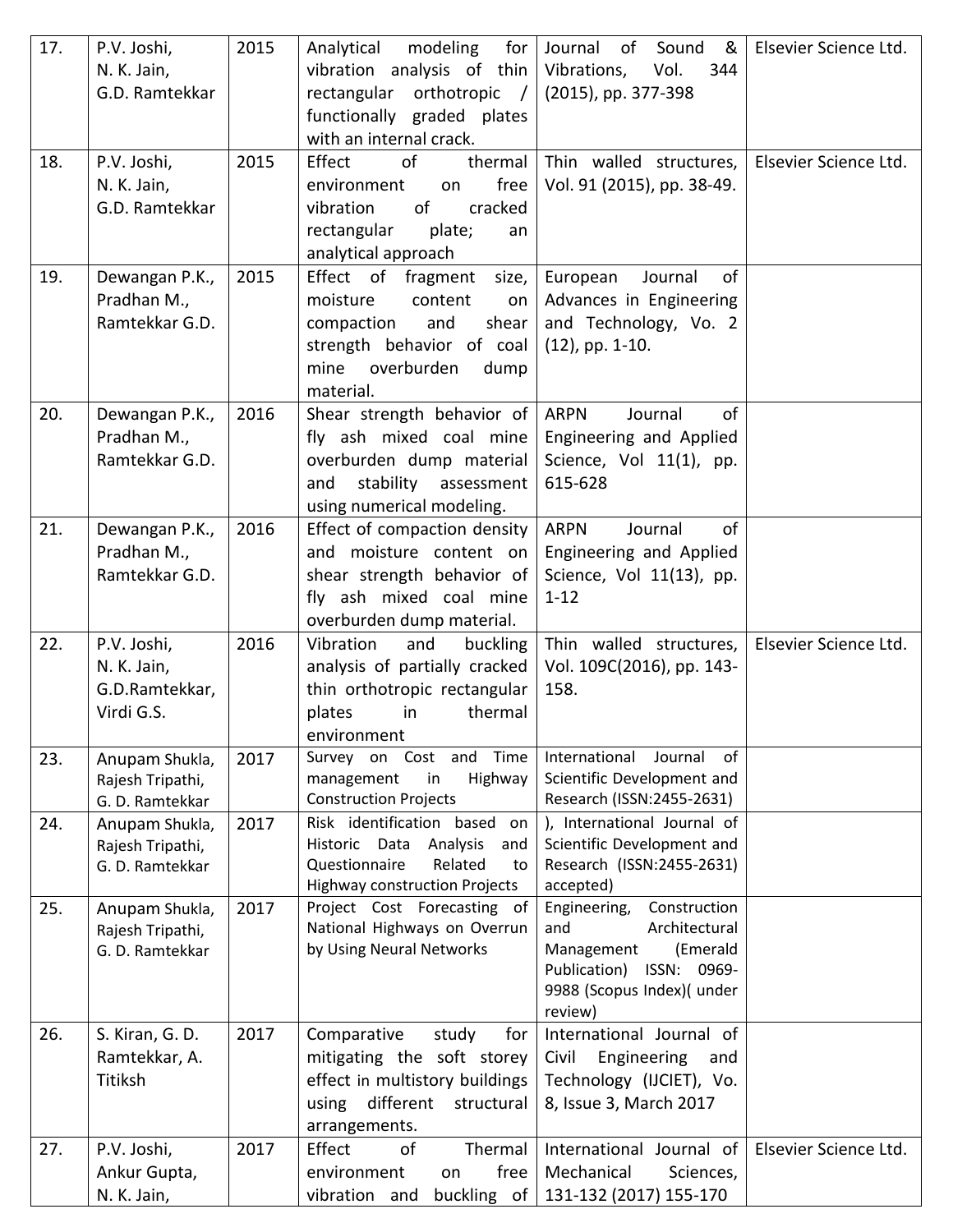|     | R. Salhotra,<br>A.M. Rawani,<br>G.D.Ramtekkar                    |      | partially cracked isotropic<br>and FGM micro plates based<br>on a non classical Kirchoff's                                                                 |                                                                                         |  |
|-----|------------------------------------------------------------------|------|------------------------------------------------------------------------------------------------------------------------------------------------------------|-----------------------------------------------------------------------------------------|--|
|     |                                                                  |      | plate theory: An analytical<br>approach.                                                                                                                   |                                                                                         |  |
| 28. | Yadav, N., Deo,<br>S.V.<br>Ramtekkar, G.                         | 2018 | Workable<br>robust<br>and<br>concrete using high volume<br>construction<br>and $ $<br>demolition waste in sub<br>tropical climate                          | International journal of<br>technology, Vol 3, 2018,<br>pp 537-548 (Scopus<br>Indexed). |  |
| 29. | Yadav, N., Deo,<br>S.V.<br>Ramtekkar, G.                         | 2018 | Internally cured glass fiber   International Journal of<br>reinforced<br>sustainable<br>concrete in subtropical<br>climate - A parametric<br>investigation | Engineering-<br>Transactions A: Basics<br>31 (4), 356-363 (Scopus<br>Indexed)           |  |
| 30  | Pavithra V.,<br>Balamurali<br>A.G.,<br>Dr.Gangadhar<br>Ramtekkar | 2018 | Optimal<br>Design<br>Analysis of a Stringer-<br>Stiffened<br>Composite<br>Payload Adapter                                                                  | and International Research<br>Journal of Engineering<br>and Technology                  |  |

## **[B] PAPERS PUBLISHED IN REFEREED NATIONAL JOURNALS**

| S.No | Author(s)                                       | Year | <b>Title</b>                                                                                                                                        | <b>Complete Reference of Journal</b>                                             |
|------|-------------------------------------------------|------|-----------------------------------------------------------------------------------------------------------------------------------------------------|----------------------------------------------------------------------------------|
| 1.   | Choubey U.G.<br>Gupta U.<br>Ramtekkar G.S.      | 1991 | Design aids for RC annular<br>column section                                                                                                        | J. Struct. Engg. 18(3), 81-88,<br><b>SERC-CSIR Madras</b>                        |
| 2.   | Ramtekkar G.S.                                  | 1997 | The effect of redundancy on deflection of J. Struct. Engg. 24(2), 97-103,<br>bridge trusses                                                         | <b>SERC-CSIR Madras</b>                                                          |
| 3.   | B. Rath,<br>S. Deo,<br>G.D. Ramtekkar           | 2014 | Reducing the life cycle cost of reinforced<br>fiber in<br>concrete structures by using<br>concrete                                                  | Civil<br>I-manager's<br>journal on<br>Engineering, Vol.4, No.-3 June<br>Aug-2014 |
| 4.   | Dewangan P.K.,<br>Pradhan M.,<br>Ramtekkar G.D. | 2015 | Effect of gradation, gravel content and<br>fragment size on the compaction and shear<br>strength 4ehavior of coal mine overburden<br>dump material. | Indian<br>Mining<br>The<br>and<br>Engineering Journal, 55(7), pp 9-<br>16        |

## **[C] PAPERS PUBLISHED IN INTERNATIONAL CONFERENCES**

| S.No | Author(s)      | Year | <b>Title</b>                       | <b>Complete Reference of Journal</b>              |
|------|----------------|------|------------------------------------|---------------------------------------------------|
| 1.   | Ramtekkar G.S. | 2001 | laminated<br>of<br>Analysis        | Proceeding on Recent Advancements in              |
|      | Desai Y.M      |      | using<br>composite<br>beam         | Structural Engineering, SEC-2001. I.I.T.          |
|      |                |      | mixed finite element model         | Roorkee (India), 925-933.                         |
| 2.   | Ramtekkar.G.S. | 2001 | Laminated<br><b>Statics</b><br>-of | Proceeding on 46 <sup>th</sup> congress of ISTAM, |
|      | Desai Y.M      |      | Composite Plates by using          | R.E.C. Hamirpur (India), 279-283                  |
|      |                |      | <b>Mixed Finite Elements</b>       |                                                   |
| 3.   | Ramtekkar G.S. | 2007 | Mixed finite element model         | $s^{th}$ Seminar of Experimental Techniques       |
|      | Desai Y.M      |      | for accurate assessment of         | And Design in Composite Materials                 |
|      |                |      | local response of composite        | ETDCM8, University of Cagliary, Sardinia          |
|      |                |      | laminates.                         | (Italy)                                           |
|      |                |      |                                    |                                                   |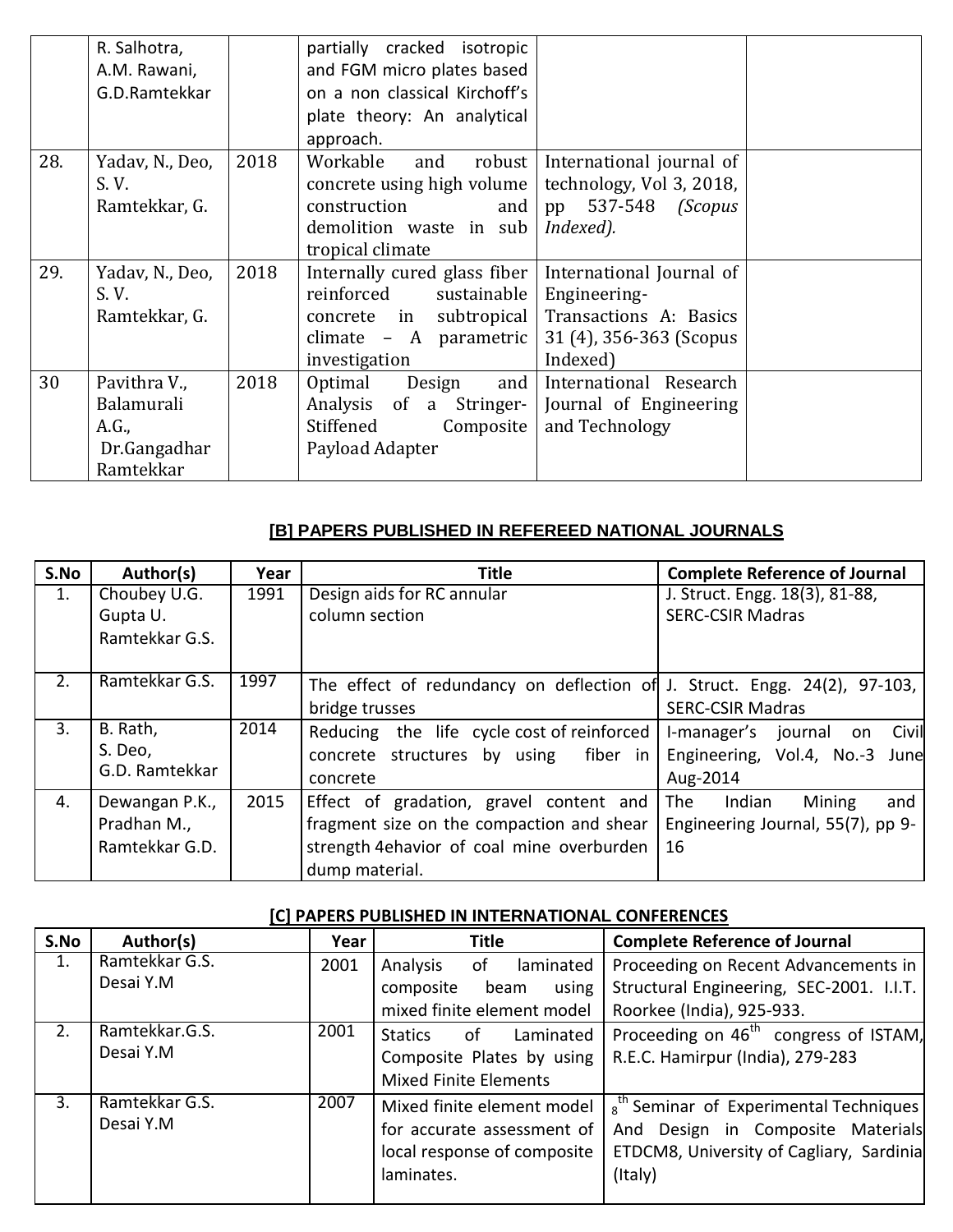| 4.               | N.P. Dewangan<br>Ramtekkar.G.S.                    | 2007 | Response modeling of a river                                                                                                                             | of<br>Proceedings<br>the<br>international                                                                                                                                                                                                                                              |
|------------------|----------------------------------------------------|------|----------------------------------------------------------------------------------------------------------------------------------------------------------|----------------------------------------------------------------------------------------------------------------------------------------------------------------------------------------------------------------------------------------------------------------------------------------|
|                  | M.F. Kureshi                                       |      | basin based on Sugeno-<br>Fuzzy model-a case study                                                                                                       | Conference on modeling and simulation<br>MS, 07 Italy, Oct $22^{nd}$ – $24^{th}$ , Terni, Italy.                                                                                                                                                                                       |
| 5.               | N.P. Dewangan<br>Ramtekkar G.S.<br>M.F. Kureshi    | 2007 | Rainfall<br>runoff<br>modeling<br><b>ANFIS</b><br>and<br>with<br>its<br>with<br>comparison<br>back<br>propagation and radial basis<br>function networks. | International conference of modeling<br>and simulation (MS07- Algeria) held in<br>Algeria from 02-to 04 July 2007.                                                                                                                                                                     |
| $\overline{6}$ . | Qureshi M.F.<br>Ramtekkar. G.S.<br>N.P. Dewangan   | 2009 | Fuzzification<br>aquifer<br>of<br>for<br>system<br>parameters<br>Modeling<br>seismic<br>its<br>response.                                                 | International conference on modeling<br>simulation, MS'09- Trivendram,<br>and<br>India, 01-03 Dec, 2009. at College of<br>Engineering Trivendram, Kerla.                                                                                                                               |
| $\overline{7}$ . | Qureshi M.F.<br>Ramtekkar G.S.<br>N.P. Dewangan    | 2010 | Sugeno -Fuzzy modeling of<br>anomalies<br>in<br>pressure<br>well-aquifer<br>changes<br>in<br>system excited by Raleigh<br>waves.                         | SE 10-D2-PM2, page-295 AOGS'10-<br>India, Annual General Meeting and the<br>International Conference of the Asia-<br>Oceania Geoscience Society, AOGS'1<br>India, 04-09 July, 2010, International<br>Convention Center Hyderabad, India.                                               |
| 8.               | N.P. Dewangan<br>M.F. Qureshi<br>G.D. Ramtekkar    | 2011 | Type-2<br>Sugeno-Fuzzy<br>Model For Generating PGA<br>for Distant Earthquakes.                                                                           | AOGS'11-Taiwan,<br>SE-A004,<br>Annual<br>General Meeting and the International<br>of<br>the<br>Conference<br>Asia-Oceania<br>Geosciences Society, AOGS'11- Taipei,<br>Taiwan, 08-12 Aug, 2011                                                                                          |
| 9.               | Ramtekkar G.S.<br>Desai Y.M.                       | 2012 | Effect of delamination on<br>free vibration of laminated<br>beams                                                                                        | <b>ICSSD</b><br>2012, Fourth<br>International<br>Conference on Structural Stability and<br>Dynamics, 4-6 January, 2012 Organized<br>jointly by Department of Mechanical<br>Engineering, Texas A & M University<br>(USA) and Malviya National Institute of<br>Technology Jaipur (India) |
| 10               | Dewangan, P. K.,<br>Pradhan, M.,<br>Ramtekkar G.D. | 2016 | Generalized shear strength<br>criteria for soft and weather<br>coal mine overburden dump<br>material,                                                    | International Journal of Art and Science<br>conference, Boston, USA, 23-27 May,<br>PP.1-11                                                                                                                                                                                             |
| 11.              | Dewangan, P. K.,<br>Pradhan, M.,<br>Ramtekkar G.D. | 2016 | Generalized shear strength<br>for<br>soft<br>criteria<br>and<br>weathered<br>mine<br>coal<br>overburden dump material.                                   | International journal of arts and<br>science conferences, Bostan, USA, 23-<br>27 may, pp 1-11                                                                                                                                                                                          |
| 12               | Pavithra V., Dr. Gangadhar<br>Ramtekkar            | 2018 | Design<br>and<br>Composite Payload Adapter 2018<br>for a Typical Launch Vehicle                                                                          | Analysis of International Conference Techno-A-Tech                                                                                                                                                                                                                                     |
| 13.              | Pavithra V.,<br>Dr. Gangadhar Ramtekkar            | 2019 | Payload Adapter- Optimal (Springer)<br>Design and Analysis                                                                                               | International<br>7th<br>Congress<br>onl<br>Anisogrid Lattice Composite Computational Mechanics and Simulation                                                                                                                                                                          |
| 14.              | Pavithra V., Dr. Gangadhar<br>Ramtekkar            | 2019 | Composite<br>of<br>Adapter for a Typical Launch Engineering (Springer)<br>Vehicle                                                                        | Optimal Design Techniques International Conference on Advanced<br>Payload Research<br>and<br>Innovations<br>Civil<br>in                                                                                                                                                                |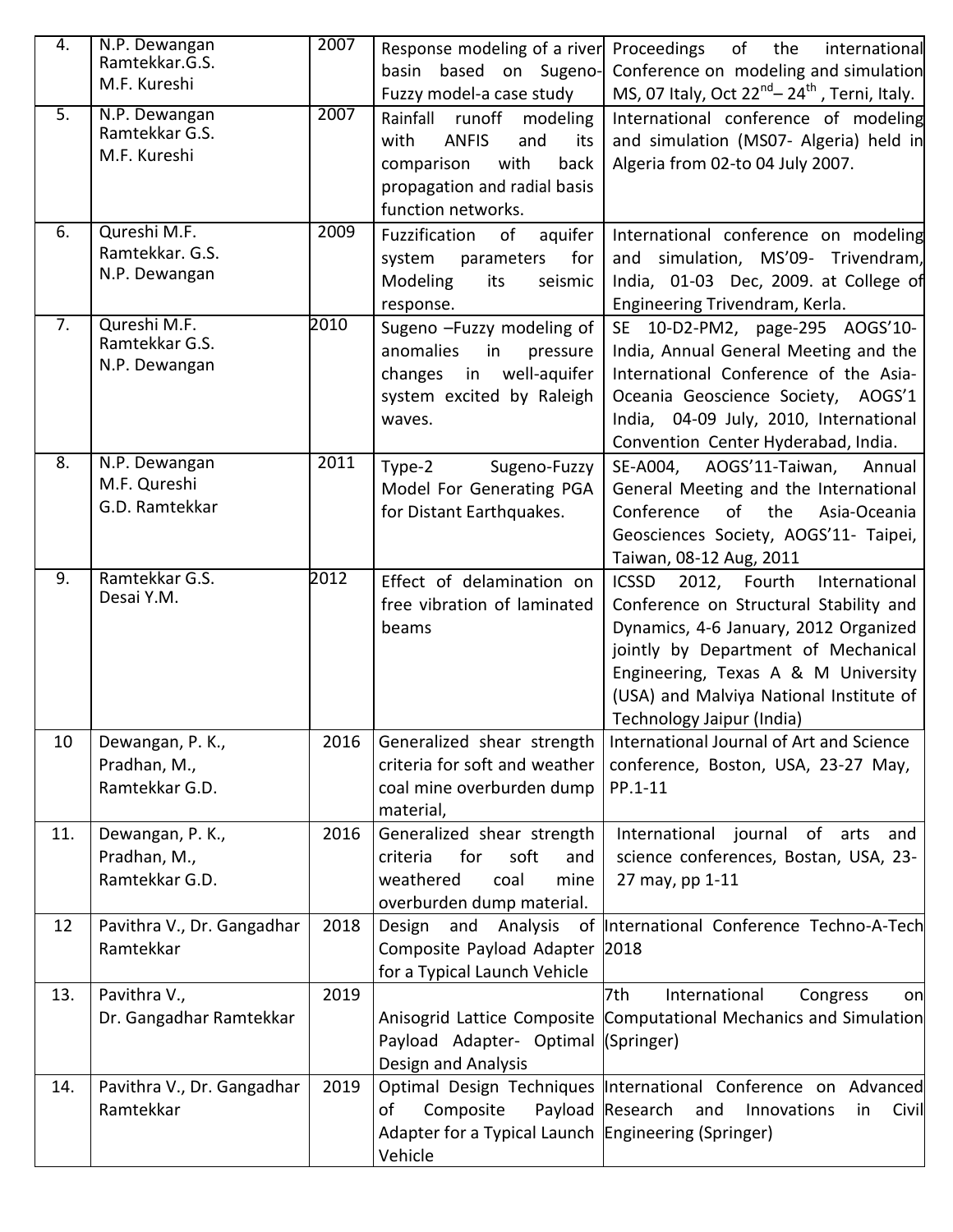## **[D] PAPERS PUBLISHED IN NATIONAL CONFERENCES**

| S.No | Author(s)                                                       | Year | <b>Title</b>                                                                                                                               | <b>Complete Reference of Journal</b>                                                                                                                                                                                                                  |
|------|-----------------------------------------------------------------|------|--------------------------------------------------------------------------------------------------------------------------------------------|-------------------------------------------------------------------------------------------------------------------------------------------------------------------------------------------------------------------------------------------------------|
| 1.   | Ramtekkar G.S.                                                  | 2003 | Good Construction Practices: A<br>Lession from Bhuj Earthquake                                                                             | Proceeding on Issues pertaining to the<br>development of new state and the<br>capital of Chhattisgarh, Institution of<br>Engineers, Chhattisgarh State Chapter<br>Raipur (C.G.), 24-30                                                                |
| 2.   | Ramtekkar G.S.                                                  | 2006 | Earthquake Resistant Structures :<br>Need of the Time                                                                                      | Proceeding on Indian Building Congress,<br>Mid-Term Session on Green Buildings,<br>91-96, Public Works Department, Govt.<br>of C.G. 15-16 Dec. 2006                                                                                                   |
| 3    | Tripathi R.K.<br>Sahu T.,<br>Verma M.K.,<br>Ramtekkar G.S.      | 2007 | Application of Seismic<br>hazard<br>analysis of dams.                                                                                      | 23 <sup>rd</sup> National Convention of Civil<br>Engineering<br>and<br>National<br>Seminar on Seismic Response "<br>Design and<br>Strengthening of<br>Building Structures, 27-28 Oct.<br>2007, Institution of Engineers (I)<br>Jabalpur local center. |
| 4.   | Ramtekkar G.S.                                                  | 2007 | Earthquake<br>Design<br>of Structures<br>Perspective of Chhattisgarh<br><b>State</b>                                                       | Resistant National Conference of<br>Recent<br>in Advances and Trends in Civil<br>Engineering, BITCON 2007, Dec9-17<br><b>BIT Durg</b>                                                                                                                 |
| 5.   | Ramtekkar G.S.                                                  | 2008 | of<br>Analysis<br>composite<br>laminates using mixed finite<br>element model                                                               | Proceedings of the<br>National<br>Conference of emerging trends in<br>Civil<br>Engineering<br>for<br>infrastructure Development, Fab.<br>15-16, 2008, Dept. of Civil Engg.<br><b>NIT Raipur</b>                                                       |
| 6.   | N.P. Dewangan<br>G.S. Ramtekkar<br>M.F. Qureshi<br>S.R. Kamlesh | 2008 | Fuzzy modeling for seismic<br>wave propagation in semi-<br>infinite<br>body<br>referring in<br>Rayleigh<br>waves<br>development of<br>base | of the<br>Proceedings<br>National<br>Conference<br>on emerging trends<br>Civil<br>Engineering<br>for<br>and infrastructure Development,<br>Fab<br>fuzzy rule 15-16, 2008 Dept. of Civil<br>Enggg., NIT Raipur                                         |
| 7.   | Ramtekkar G.S.                                                  | 2008 | of<br>composite National<br>Analysis<br>laminate                                                                                           | Conference<br>on<br>Technological Advances in<br>Civil<br>Engineering, BIT Durg, 7-8 Nov.<br>2008                                                                                                                                                     |
| 8.   | Hardaha R. P.<br>Gupta M.K.<br>Ramtekkar G.S.                   | 2008 | A review on stone dust as a<br>substitute of sand in cement<br>concrete mix                                                                | National<br>Conference<br>on<br>Technological Advances in<br>Civil<br>Engineering, BIT Durg, 7-8 Nov.<br>2008                                                                                                                                         |
| 9.   | B. Rath, S. Deo<br>G.D.Ramtekkar                                | 2015 | A review on possibility of<br>sustainable<br>cement concrete                                                                               | <b>UKIERI</b><br>Congress-<br>Concrete<br>engineered Concrete research driving<br>profit<br>and sustainability. 2349                                                                                                                                  |
| 10.  | N. Yadav,<br>S. Deo<br>G.D.Ramtekkar                            | 2015 | Internal<br>Curing<br>secondary materials driving<br>profitability                                                                         | using UKIERI<br>Concrete<br>Congress-<br>Concrete research driving<br>profit<br>and and sustainability. 708                                                                                                                                           |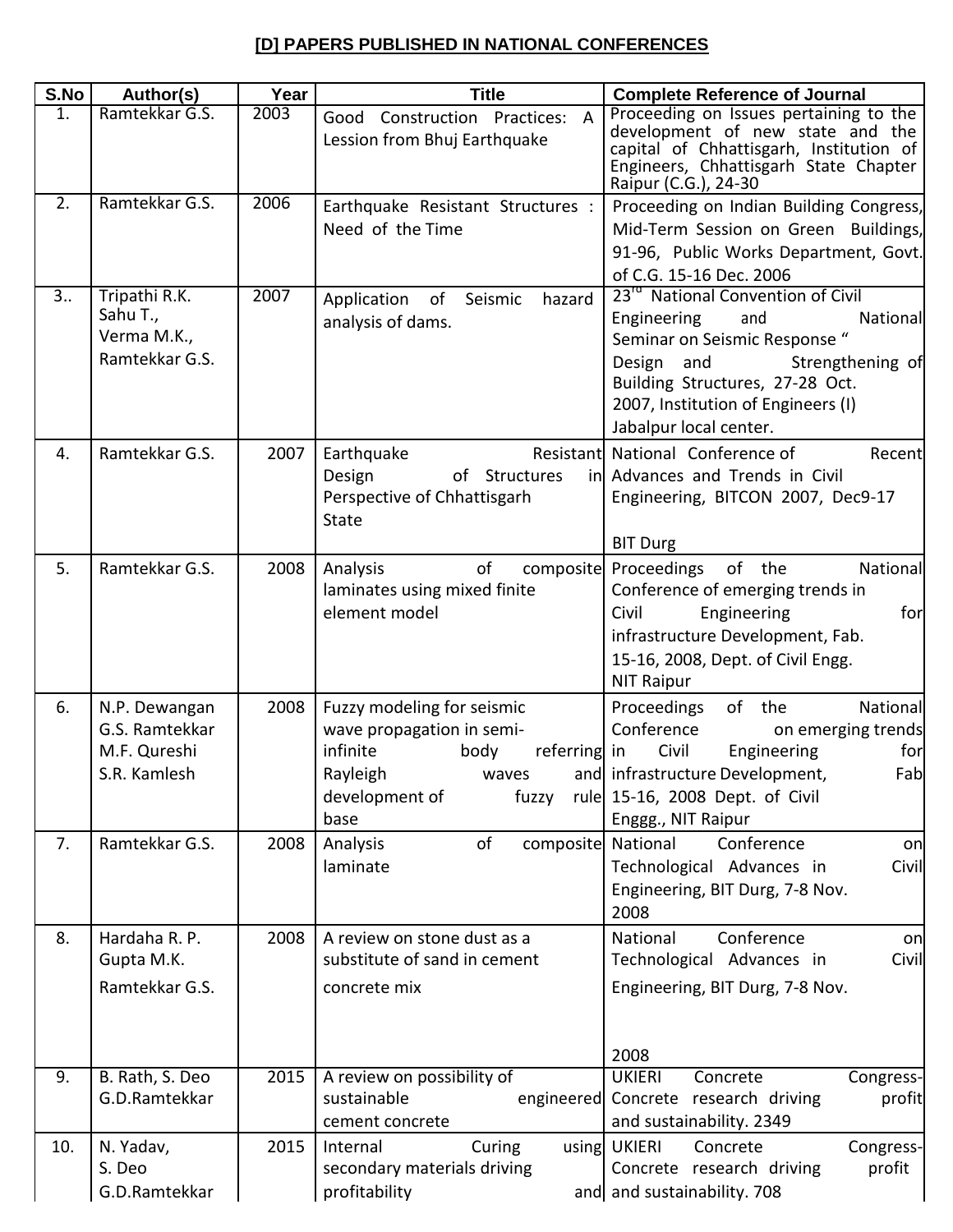|                   |                                                                               |      | producing<br>sustainability in<br>concrete                                                                                                |                                                                                                                                                                                            |
|-------------------|-------------------------------------------------------------------------------|------|-------------------------------------------------------------------------------------------------------------------------------------------|--------------------------------------------------------------------------------------------------------------------------------------------------------------------------------------------|
| 11                | Dewangan, P. K.,<br>Pradhan, M. And<br>Ramtekkar                              | 2016 | lash mixed coal mine overburden<br>dump material.                                                                                         | Shear strength characterization of fly National Seminar on Recent practices and<br>innovations in mining industry, Raipur,<br>19-20 Feb, pp. 362-369                                       |
| $\overline{12}$ . | R. Palod<br>S.V.Deo<br>G.D.Ramtekkar                                          | 2016 | Preliminary investigation on<br>steel<br>slag:<br>processing<br>cementitious properties                                                   | National conference on advance<br>production, in construction technology and<br>and management, 19-20 fab., 2016,<br>VNIT Nagpur, 209                                                      |
| 13.               | <b>B.</b> Rath<br>S.V.Deo<br>G.D.Ramtekkar                                    | 2016 | Pond<br>Ash:<br>building material for smart<br>cities.                                                                                    | A sustainable National conference on advance<br>in construction technology and<br>management, 19-20 fab., 2016,<br>VNIT Nagpur, 123                                                        |
| 14                | Pavithra V.,<br>Dr. Gangadhar<br>Ramtekkar                                    | 2018 | Optimal Design and Analysis<br>of<br>Composite Payload Adapter for a<br>Typical Launch Vehicle                                            | National Conference on Infrastructure<br>Development and Sustainability                                                                                                                    |
| 15                | Pavithra V.,<br>Dr. Gangadhar<br>Ramtekkar                                    | 2018 | Design of Composite Payload Adapter National Finite<br>for a Typical Launch Vehicle                                                       | Element<br><b>Developers</b><br>Meet, NAFED'18                                                                                                                                             |
| 16                | Pavithra V.,<br>Dr. Gangadhar<br>Ramtekkar                                    | 2019 | Construction<br>Approaches<br>Composite Payload Adapter for a Engineering, ACE'19<br>Typical Launch Vehicle                               | of National Conference on Advances in Civil                                                                                                                                                |
| 17                | Gaurav D. Dhadse,<br>Dr. G. D.<br>Ramtekkar,<br>Dr. Govardhan<br><b>Bhatt</b> | 2018 | A Review on Mathematical Models of<br>Soil Structure Interaction Analysis                                                                 | Proceedings of National Conference on<br>Infrastructure<br>Development<br>&<br>Sustainability at GEC Bilaspur during<br>20 <sup>th</sup> to 21 <sup>st</sup> December 2018.                |
| 18                | Gaurav D. Dhadse,<br>Dr. G. D.<br>Ramtekkar,<br>Dr. Govardhan<br><b>Bhatt</b> | 2019 | Response of Single and Multilayered<br>Flexible<br>base<br>for<br><b>Static</b><br>and<br>Earthquake loading under Framed RC<br>Structure | Proceedings National Conference on<br>Advances in Structural Technologies<br>(CoAST-2019) during $01st$ to $03rd$ Feb<br>2019<br>at<br>National<br>Institute<br>of<br>Technology, Silchar. |

### **7. NOTABLE RESEARCH CONTRIBUTION**

(i) **Developed a Two Field Mixed Finite Element Model using Single-Field Variational Principle for the analysis of delamination of Fibre Reinforced Polymer Composite Laminate.**

The research work has been referred internationally in many research papers, Ph. D. and M.

Tech thesis as well as in a book entitled "**DAMAGE AND FRACTURE MECHANICS**" in a chapter on

"**Mixed Finite Element for cracked Interface**", Publisher : **Springer Netherlands, 2009**.

### **10**. **Ph. D Guidance :**

**Completed : 07**; **Ongoing : 04**

## **11. AWARDS / HONOURS :**

- (1) **University Gold Medal** for Securing 1st Position in B.E. (Civil Engg.) Examination
- (2) Nominated for **Marquis who's who** for 2011 edition of Who's Who in the World.